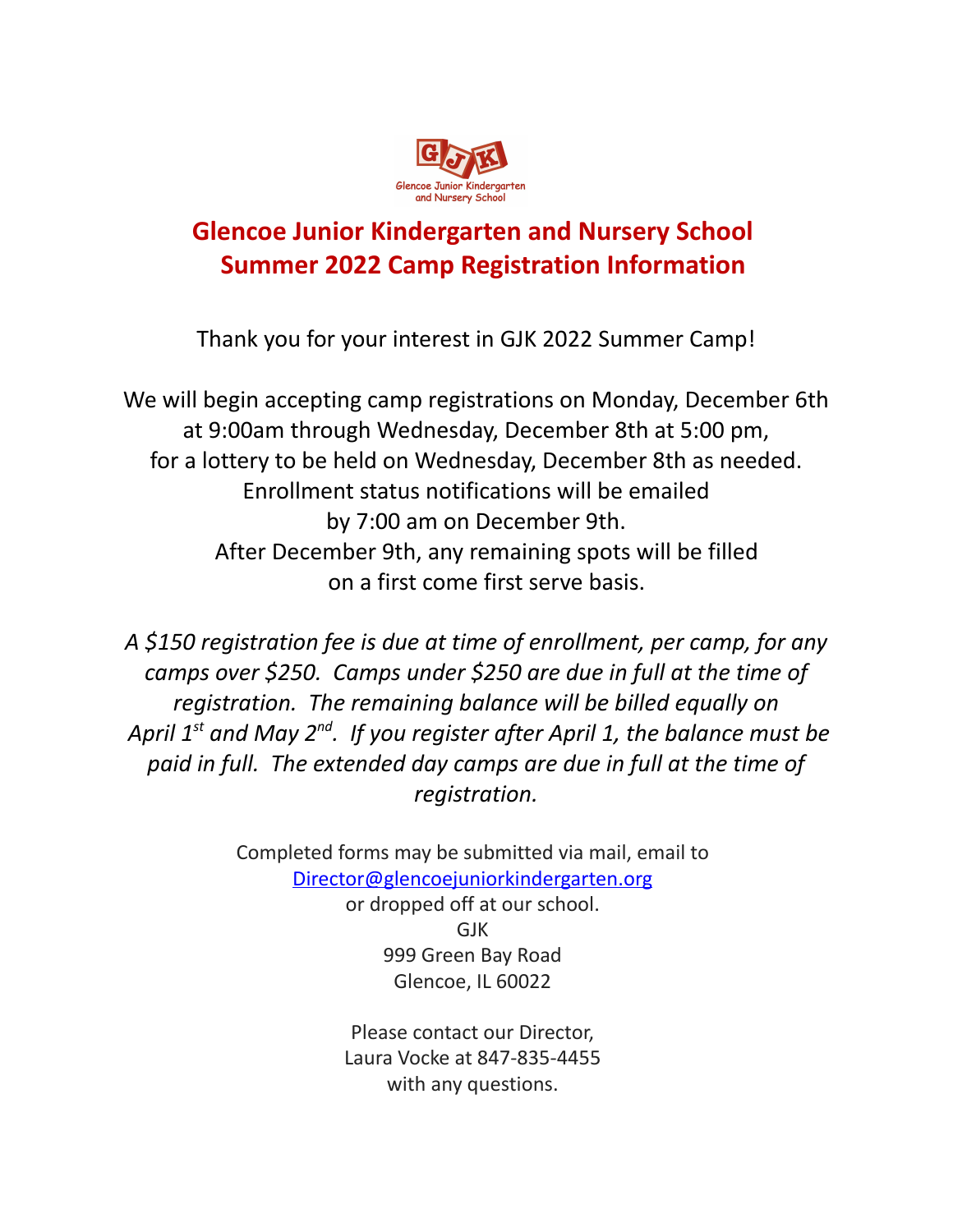

# **GJK Summer Camp A Big Adventure with a Small Camp Feel**

GJK provides a safe, nurturing and fun environment for our campers.

We focus our daily activities on the great outdoors and spend as much of the day as possible

enjoying the summer weather.

#### *GJK camp is eight weeks and runs from June 13th -August 5th. There is no camp July 4th and 5th*

### **Buccaneers (Age 2)**

This camp program is designed for children who are ready for independent play. Campers enjoy art, music, sensory play, outdoor play, and much more! We staff the Buccaneers with many counselors and Junior Counselors, knowing that this is the first separation experience for many children.

*To help foster a successful separation experience, we run a slightly modified schedule for the 1st week.*

- *Specifically, please note the following:*
- *● We end at 10:30 on the Monday and Tuesday of the 1st week.*
- *● Extended day class does not begin until the 2nd week of camp.*
- Parents may be asked to remain on site for the first few sessions to assist with the separation process.

The Buccaneers meet:

- Monday/Wednesday 9:15am-10:45am
- Tuesday/Thursday 9:15am-10:45am
- Families may sign up for both options
- Extended Day is available

### **Explorers (Age 3)**

Three-year-old campers fill their camp day with fun and adventure! Sprinkler play, outdoor games, craft projects, cooking projects, and short walking field trips will keep your camper smiling. The Explorers come to camp four days a week. Children bring a sack lunch for this adventure.

The Explorers meet:

- Monday-Thursday 9:00am-12:00pm
- Extended Day is available .

### **Pirates (Age 4)**

Four-year-old campers will love this five-day a week camp program. Sports, craft projects, water play, and more – all of the excitement you remember from your summer camp days! Each week, children participate in a variety of activities based on a "summer" theme. The Pirates meet Monday-Friday – 9:00am-1:00pm

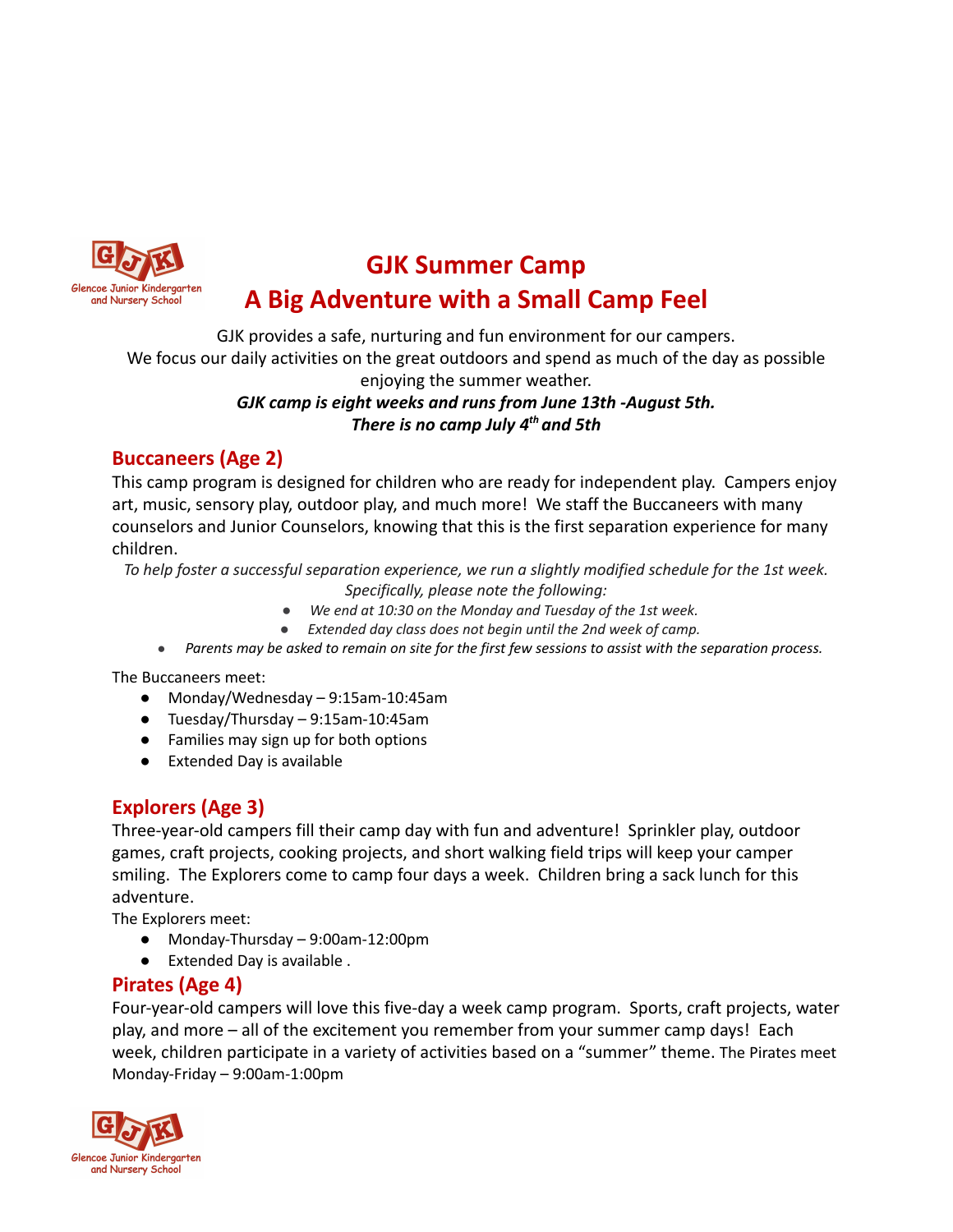## **GJK Summer Camp Tuition and Registration Information**

We will begin accepting camp registrations on Monday, December 6th at 9:00am through Thursday, December 9th at 9:00 am, for a lottery to be held on Thursday,December 9th at 3:00 pm as needed. Enrollment status notifications will be emailed by 5:00 pm on December 9th..

*A \$150 registration fee is due at time of enrollment. Tuition will be paid in 2 equal installments due April 1st and May 1st.*

### **Buccaneers Two-Year-Old Camp Price: \$865**

activity#: 905101-01 –Monday/Wednesday 9:15-10:45 activity#: 905101-02 –Tuesday/Thursday 9:15-10:45

### **Buccaneers Extended Day Price: \$100/session**

activity#: 905102-01 –Monday 10:45-11:15 activity#: 905102-02 –Tuesday 10:45-11:15 activity#: 905102-03 –Wednesday 10:45-11:15 activity#: 905102-04 –Thursday 10:45-11:15

### **Explorers Three-Year-Old Camp Price: \$1,730**

activity#: 905101-03- Monday-Thursday: 9:00-12:00

### **Explorers Extended Day Price: \$250/session**

activity#: 905101-05 -Monday/Wednesday 12:00-1:00 activity#: 905101-07 – Tuesday/Thursday 12:00-1:00

### **Pirates Four-Year-Old Camp Price: \$2,101**

Pirates activity#: 905101-04- Monday-Friday: 9:00-1:00